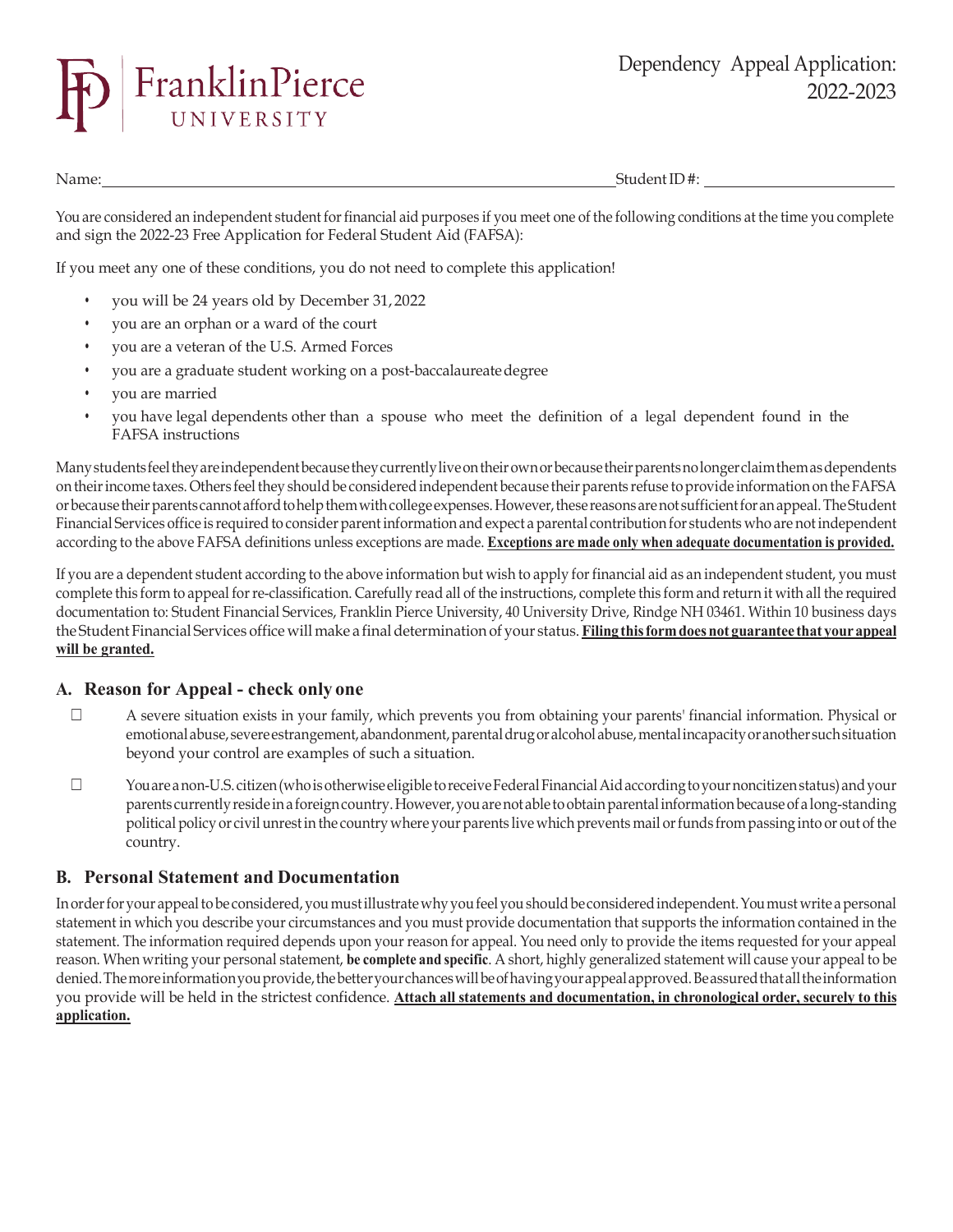### **If you checked Reason #1, please complete the following:**

Personal Statement: On separate paper, tell us in your own words why you should be considered an independent student. Explain how you came to support yourself and over what time period you have done this. If you are receiving support from friends or relatives, you must describe the nature of that support and how you came to receive it. You must also describe the events in your family that led up to your current separation from your parents.

Documentation:Provide statements from atleasttwoprofessionaladultswhoarenotfamilymembersandcanverifythefamilycircumstances youdescribedinyour personal statement. Professional adults include clergy members, guidance counselors,teachersorprofessors,doctors, family counselors, mental health professionals and law enforcement officers. The statements you submit must be originals, not photocopies.

### **If you checked Reason #2, please complete the following:**

Personal Statement: On separate paper, tell us in your own words why you should be considered an independent student. Explain how you came to support yourself and over what time period you have done this. If you are receiving support from friends or relatives, you must describe the nature of that support and how you came to receive it. You must also describe the situation in the country where your parents reside that prevents mail and/or funds from going into or leaving the country.

Documentation: Provide a statement from an official from the embassy (or other diplomatic office) of the country where your parents live that describes the long-standing political policy or civil unrest that exists there. The statement must verify thatit is impossible to get mail and/or funds into and/or out of the country. The statement you submit must be an original, not a photocopy.

#### **Other Required Documentation:**

Please note: you must provide *photocopies only* of the following items as all materials you submit in support of your appeal must be held permanently in your financial aid file. Originals of any item sent will not be returned.

#### **1. Independence for Tax Purposes**

Provide signed copies of your parents' 2020 and 2021 income tax returns showing that they did not claim you as an income tax exemption. If your parents file separately, are separated or divorced, you must provide copies of both parents' tax returns.

#### **2. Income**

- A. Provide copies of your pay stubs from the past four weeks from all jobs that you currently hold. Be sure to indicate the pay period for each (weekly, biweekly, monthly, etc.). Pay stubs must indicate your current address.
- B. Providesigned copies of your 2020 and 2021 tax returns. If you have not yet filed a 2021 return, provide copies of your 2021 W-2 forms from all jobs.
- C. If you receive any income that does not come from work such as Social Security Benefits, Worker's Compensation, interest on investments, etc., provide documentation of that income in the form of pay stubs, year-end statements, etc.

### **3. Housing and Utilities**

- A. Provide a copy of your lease, property title or other written housing agreement. If you do not have a written housing agreement, you mustprovidea notarized affidavit from yourlandlordnamingthepropertyinwhichyouliveandthestatusthathe/shereceives rent from you. If you have lived at your current residence for less than a year, you must provide a housing agreement for the previous year.
- B. Provide copies of first and last months' receipts or canceled checks (front and back) used to pay for rent, utilities and phone.

### **4. Other Expenses**

- A. Provide two copies of canceled checks (front and back) or statements from credit cards usedto pay forfood, clothing, personal care items, school supplies, medical insurance and/or services, etc.
- B. If you drive a car, provide two copies of receipts or canceled checks (front and back) used to pay for carloan, insurance, maintenance, etc. Also provide copies of your car's registration and your auto insurance policy.
- C. If you have health insurance, provide a copy of your policy.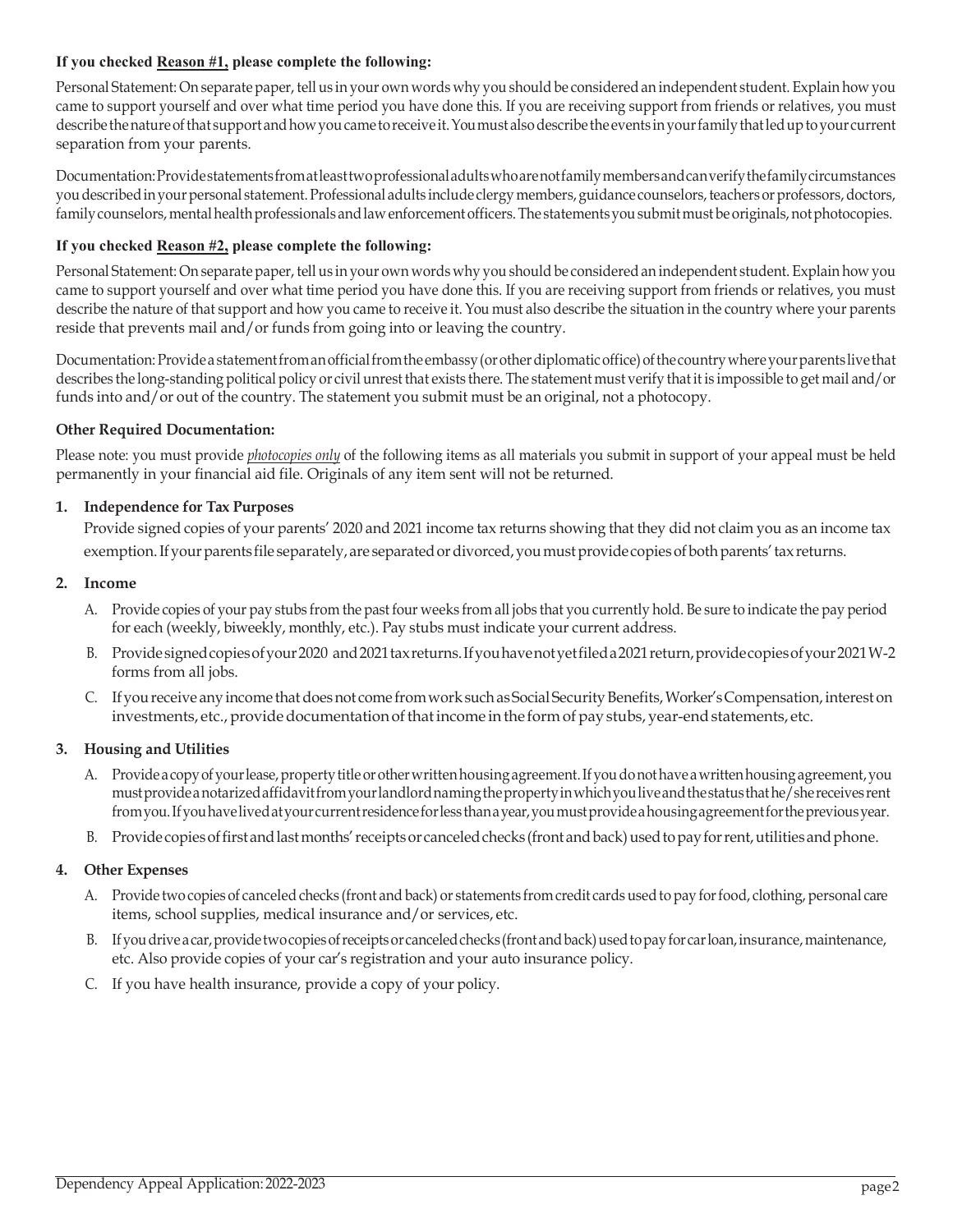# **C. Biographical Information**

| Name:          |                 |                                |
|----------------|-----------------|--------------------------------|
| Date of Birth: | Year in School: | Year of HighSchool Graduation: |
| Address:       |                 |                                |
|                |                 |                                |
|                |                 |                                |

## **D. Monthly Expenses and Income – complete both sectionsbelow**

1. CURRENT EXPENSES: Estimate your current monthly expenses below and how they are covered. Types of expenses are listed in the first column. Enter your estimate of monthly costs in the second column. In the third column, give the name(s) and relationship(s) of the person(s) who pays the expense or provides the item for you. If you pay the cost, enter "Self" in the third column.

| <b>Expenses</b>  | Monthly Cost | Who Pays or Provides |
|------------------|--------------|----------------------|
| Housing          | ⊅            |                      |
| <b>Utilities</b> | ⊅            |                      |
| Food             | J            |                      |
| Clothing         | D            |                      |
| Transportation   | J            |                      |
| Medical          | Œ            |                      |
| Personal         | D            |                      |

2. CURRENT INCOME: Types of income are listed in the first column. Enter your monthly income amount for each in the second column. In the third column, list the source (examples: self-employed, Burger King, Wal-Mart).

| Type of Income | Monthly Income | Source(s) |
|----------------|----------------|-----------|
| Wages          | Φ              |           |
| Interest       | D              |           |
| Dividends      | D              |           |
| Untaxed Income | ⊅              |           |
| Cash Support   | Φ              |           |
| Other          | D              |           |

# **E. Additional Information - answer all questions**

| 1. | In what year were you last claimed by your parent(s) as a dependent on a Federal Tax Return? |           |     |           |       |
|----|----------------------------------------------------------------------------------------------|-----------|-----|-----------|-------|
| 2. | When did you last live with your parent(s)? Month:                                           | Year:     |     |           |       |
| 3. | When did you last receive financial support from your parent(s)? Month:                      |           |     | Year:     |       |
|    | 4. Are you included as a dependent under your parents' medical plan? $\square$ Yes           |           |     |           |       |
|    | If yes, give the name of the medical insurer:                                                | $\Box$ No |     |           |       |
| 5. | Do you own or have the use of an automobile while attending Franklin Pierce University?      |           |     |           |       |
|    | If yes, give the name and address of the registered owner*:                                  |           | Yes | $\Box$ No |       |
|    | Address:                                                                                     |           |     |           |       |
|    | *If you are the registered owner, provide a copy of your car registration.                   |           |     |           |       |
|    | Dependency Appeal Application: 2022-2023                                                     |           |     |           | page3 |